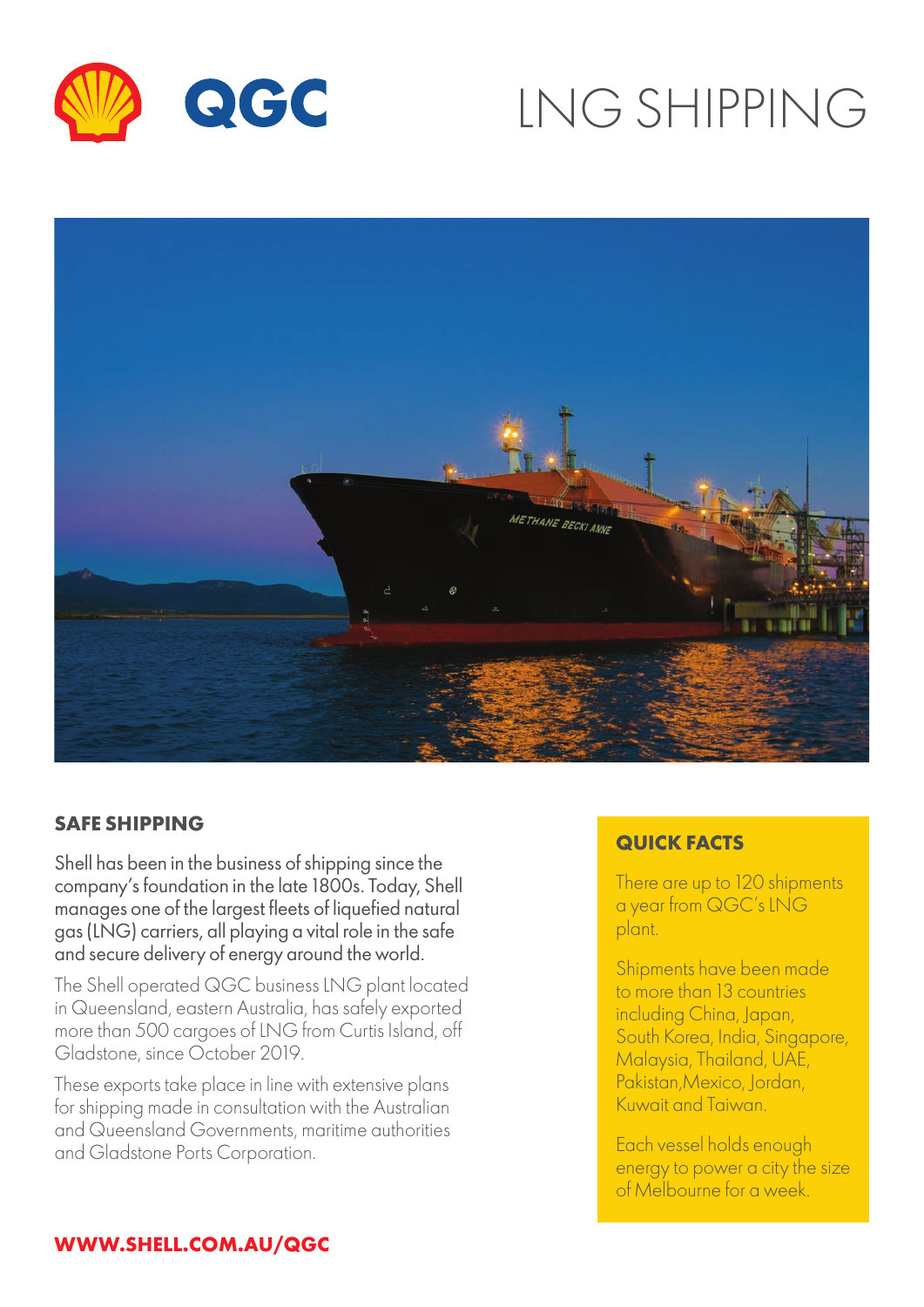**V III CC**



#### **LNG SHIPPING**